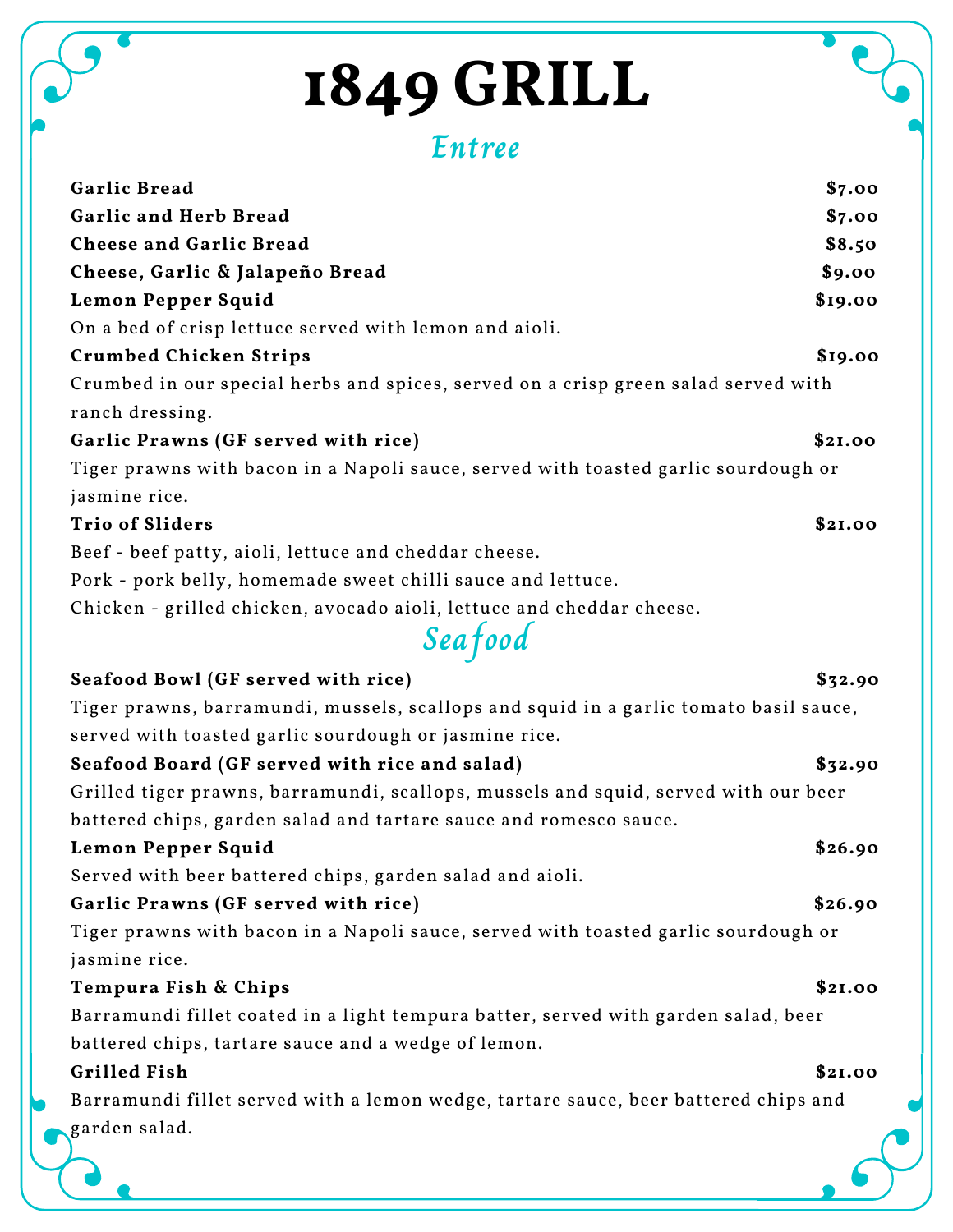# **From the Grill**

## **New York Steak (250g) \$21.00** Grilled to your satisfaction, served with beer battered chips, garden salad and your choice of sauce (Gravy / Mushroom / Pepper / Diane / Béarnaise).

### **T - Bone Steak (250g) \$21.00**

Grilled to your satisfaction, served with beer battered chips, garden salad and your choice of sauce (Gravy / Mushroom / Pepper / Diane / Béarnaise).

### **Surf & Turf (300g) \$33.90**

300g Scotch fillet grilled to your satisfaction, topped with fried lemon pepper tiger prawns and squid. Served with mash potato, vegetables and your choice of sauce (Gravy / Mushroom / Pepper / Diane / Béarnaise).

## **Rib Eye Steak (350g) \$32.90**

Grilled to your satisfaction served with sweet potato fries and garden salad with your choice of sauce (Gravy / Mushroom / Pepper / Diane / Béarnaise).

## **Marinated Lamb Rump (250g) \$29.90**

Grilled to your satisfaction served with sautéed chat potatoes, Greek salad and a rosemary gravy.

## **Mains**

### **Smokey Pork Ribs** Half Rack \$20.00

(Contains sweet chilli) Full Rack \$32.90

Tender pork ribs glazed with our smokey homemade BBQ sauce, served with beer battered chips and garden salad.

### **Mixed Plate \$37.90**

rice.

Pork belly, chorizo, pork ribs, scotch fillet and crumbed chicken strips, served with sautéed chat potatoes, garden salad and your choice of sauce (Gravy / Mushroom / Pepper / Diane / Béarnaise / Romesco).

## **Pan Fried Chilli Pork Belly or Crumbed Chicken \$29.90**

(Mild / medium / spicy)

Sliced pork belly or chicken tossed with chilli, basil, vegetables in our homemade sweet chilli sauce, served with garden salad and steamed jasmine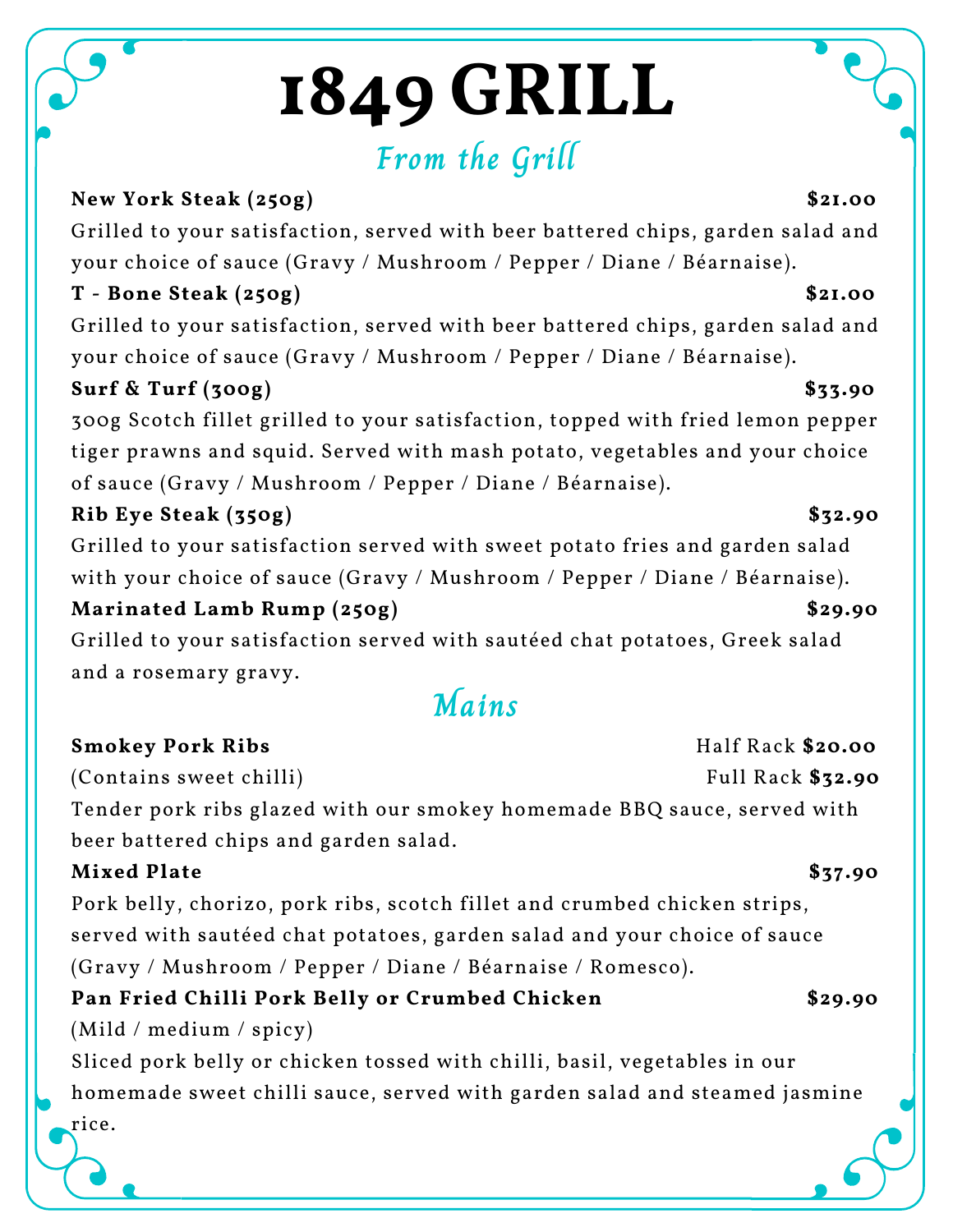## **Burgers**

| (All burgers are served with beer battered chips)                                             |  |
|-----------------------------------------------------------------------------------------------|--|
| \$20.00<br><b>Mighty Burger</b>                                                               |  |
| Beef patty, aioli, bacon, caramelised onion, fried egg, lettuce, tomato, beetroot             |  |
| and cheddar cheese.                                                                           |  |
| \$20.00<br>Crumbed Chicken Burger                                                             |  |
| Crumbed chicken, aioli, cheddar cheese, lettuce and tomato.                                   |  |
| Pork Belly Sliders (3)<br>\$20.00                                                             |  |
| Sliced pork belly, homemade sweet chilli sauce, lettuce, cucumber and tomato on               |  |
| steamed buns.                                                                                 |  |
| Grilled Chicken Sandwich<br>\$20.00                                                           |  |
| Grilled chicken, bacon, lettuce, tomato, avocado aioli served on toasted garlic<br>sourdough. |  |
| <b>Trio of Sliders</b><br>\$25.90                                                             |  |
| Beef - beef patty, aioli, lettuce and cheddar cheese.                                         |  |
| Pork - pork belly, homemade sweet chilli sauce and lettuce.                                   |  |
| Chicken - grilled chicken, avocado aioli, lettuce and cheddar cheese.                         |  |
| Served with beer battered chips and salad.                                                    |  |
| Chicken                                                                                       |  |
| Homemade Chicken Schnitzel<br>\$20.00                                                         |  |
| Served with garden salad, beer battered chips and your choice of sauce (Gravy /               |  |
| Mushroom / Pepper / Diane).                                                                   |  |
| Chicken Parmigiana<br>\$20.00                                                                 |  |
| Our chicken schnitzel topped with ham, Napoli sauce and cheese, served with                   |  |
| beer battered chips and garden salad.                                                         |  |
| Pan Fried Chicken Breast<br>\$29.90                                                           |  |
| Topped with tiger prawns, sundried tomatoes in a creamy garlic, avocado and                   |  |

white wine sauce, served with sautéed potatoes and seasonal vegetables.

### **Crumbed Chicken Tenderloin \$26.90**

Crumbed in our special herbs and spices, served with beer battered chips, garden salad and ranch dressing.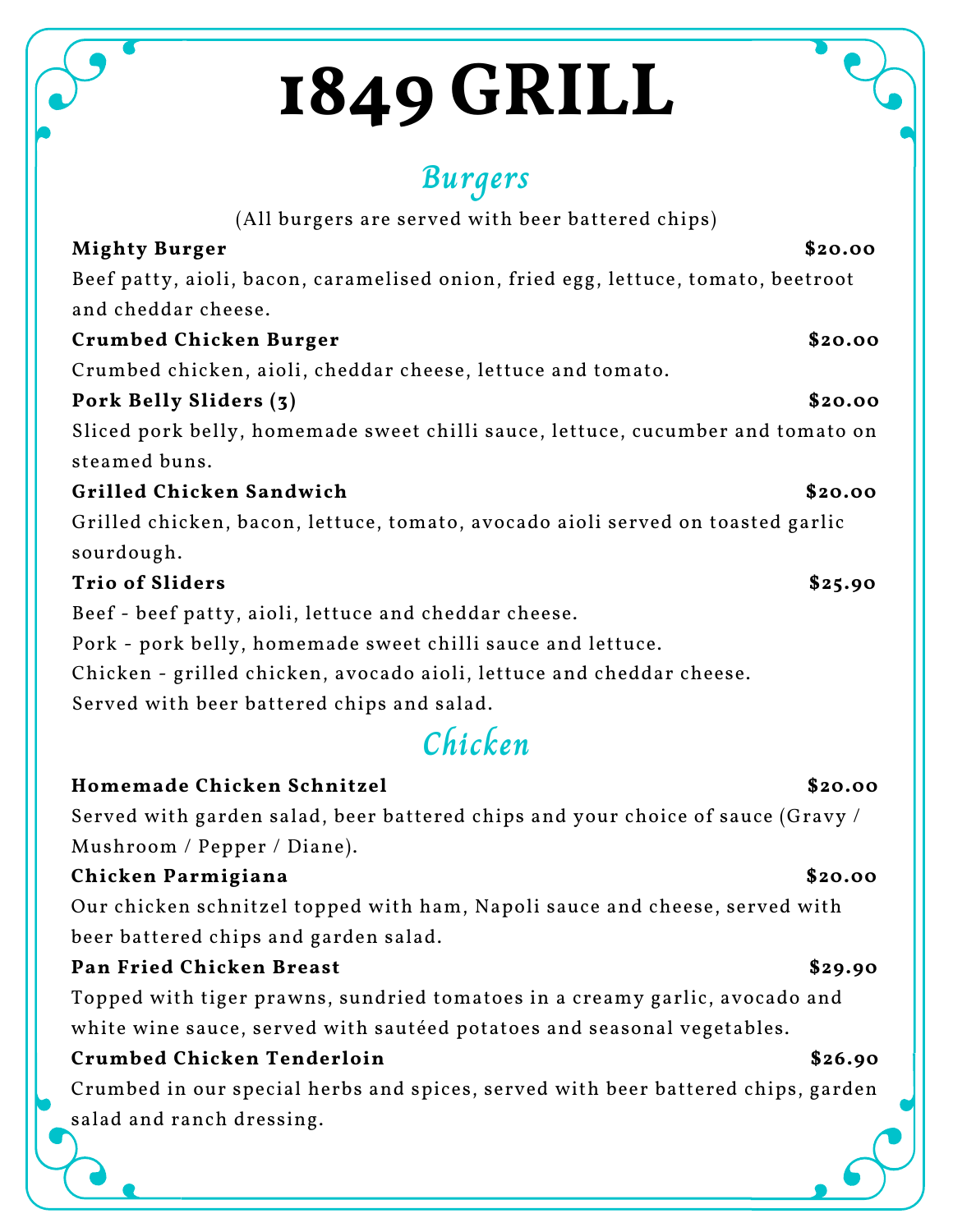**Salads**

| Caesar Salad                                                                   | \$15.00 |
|--------------------------------------------------------------------------------|---------|
| Crispy cos lettuce, parmesan cheese, boiled egg, crispy bacon, garlic croutons |         |
| tossed with Caesar dressing.                                                   |         |
| Add Chicken                                                                    | \$20.00 |
| Add Grilled Squid                                                              | \$20.00 |
| Add Prawns                                                                     | \$22.00 |
| Thai Beef Salad                                                                | \$20.00 |
| Sliced New York Steak, capsicum, mixed green salad, cucumber, spring onion,    |         |
| tomato, coriander and carrot with our homemade Thai dressing.                  |         |
| Chicken Haystack                                                               | \$20.00 |
| Diced grilled chicken, mixed green salad, cucumber, onion, tomato, carrot      |         |
| and shredded cheese in ranch dressing, topped with crispy tortilla pieces.     |         |
| Lamp Rump Salad                                                                | \$23.90 |
| Sliced lamb rump, mixed green lettuce, fetta cheese, tomato and warm sweet     |         |
| potato tossed through pesto.                                                   |         |
| Pasta                                                                          |         |
| (Penne or Spaghetti)                                                           |         |
| Chicen Boscaiola                                                               | \$22.90 |
| Diced chicken breast, bacon, mushrooms, shallots in a creamy garlic sauce.     |         |
| Arrabiata                                                                      | \$15.90 |
| (Mild / medium /spicy)                                                         |         |
| Chilli and Napolitana sauce.                                                   |         |
| Prawn and Chorizo                                                              | \$24.90 |
| (Mild / medium /spicy)                                                         |         |
| Diced chorizo, prawns and a hint of chilli in Napolitana sauce.                |         |
| <b>Chicken Pesto</b>                                                           | \$22.90 |
| Diced chicken, sundried tomato, pesto in a creamy garlic sauce.                |         |
| Mediterranean                                                                  | \$22.90 |
| Olives, capsicum, zucchini and onion in a Napolitana sauce.                    |         |
|                                                                                |         |